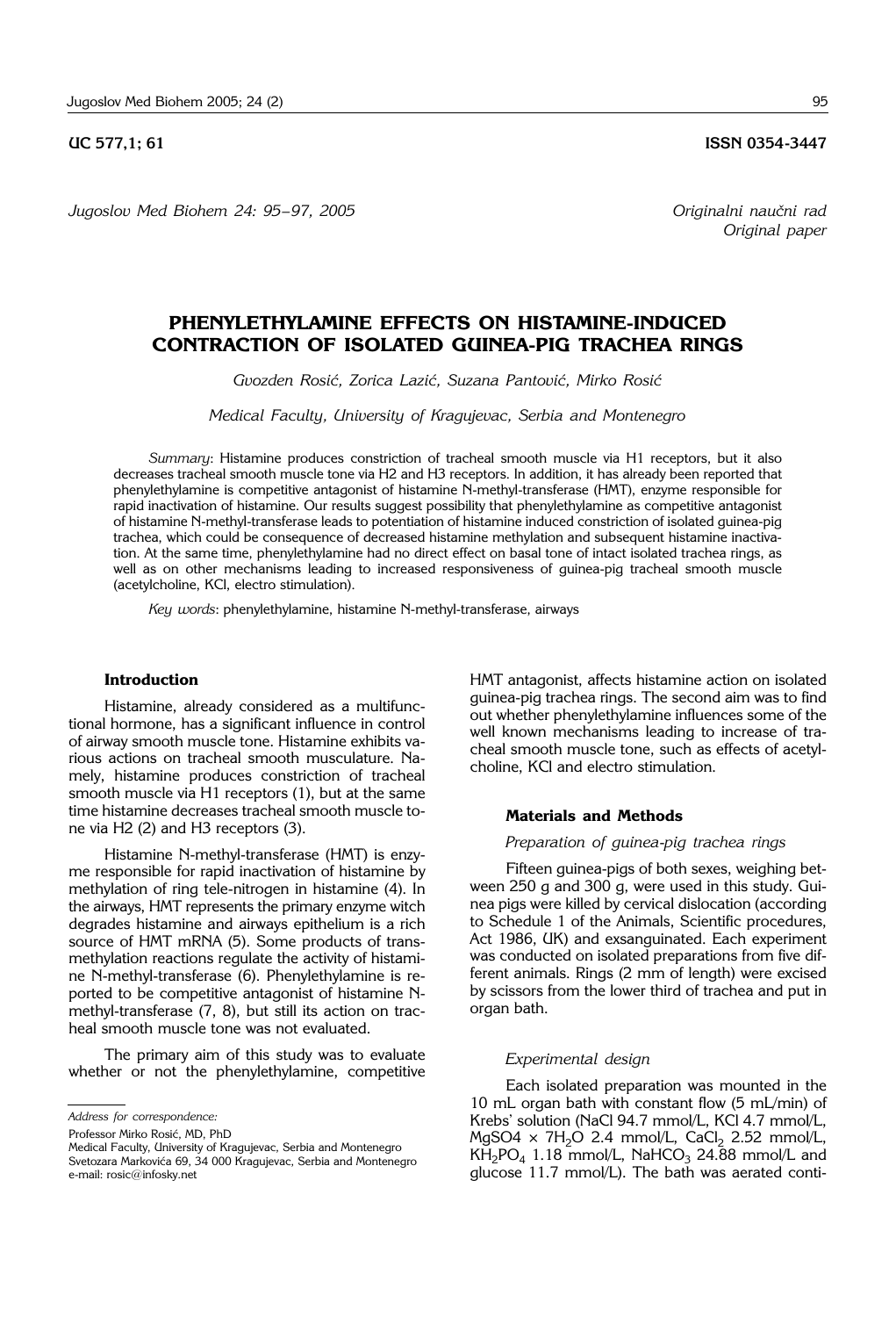nuously with  $95\%$  O<sub>2</sub> and  $5\%$  CO<sub>2</sub>, and maintained at 37 °C. One end of the isolated trachea ring was fixed to the bath, and the other was fixed to a force-displacement transducer (IT-1 sensor, EMKA Technologies) coupled with tension amplifier and chart recorder.

All rings were loaded with 0.5 g weight and allowed to equilibrate 90 minutes. A first set of experiments consisted of recording of trachea rings contractile responses to histamine (5, 10, 25, 50, 75, 100 and  $150 \times 10^{-6}$  mol/L for 1 minute), acetylcholine (1, 13, 26, 39, 53 and 66 × 10–<sup>6</sup> mol/L for 1 minute), KCl (2, 10, 20, 40, 60, 80 and  $100 \times 10^{-3}$  mol/L for 2 minutes) and electro stimulation (5, 10, 20, 50 Hz, 40 V, 5 ms for 15 seconds). Electro stimulation was performed by means of gold-plated electrodes fixed on opposite walls of organ bath, using electro stimulator (ECM-Kragujevac, Serbia). Second set of experiments consisted of recording of trachea rings contractile responses to same agonists in the presence of phenyl ethylamine (permanent perfusion for 5 minutes before agonists use and during agonist's action, with final concentrations of 0.23, 2.3, 23 and 230  $\times$ 10–<sup>6</sup> mol/L). Next concentration of agonist on the same preparation was tried only after a period of 15 min. All drugs were applied to organ bath using micro infusion pump with constant flow of  $125 \mu L/min$ .

Contractile responses were measured as changes in isometric tension and converted into a percentage of the reference maximum contractions for each group of experiments.

#### *Chemicals*

Drugs used in these experiments were histamine, acetylcholine (Sigma-Aldrich, USA), phenylethylamine (Calbiochem, GB) and KCI (Zorka Šabac, Serbia). The drugs were prepared on the day of experiment in 154 mmol/L NaCl (Zorka Šabac, Serbia). Concentrations reported are expressed as final concentrations within the organ bath.

### *Statistical analysis*

Each concentration was assayed on isolated preparatus from five different animals. Concentration-response curves were constructed using linear regression according to least-squares analysis (13, 14). Effective concentration of agonists that produced 50% of maximal response was calculated for each agonist together with its confidence limits (1.96 × standard error). The results were considered statistically significant when  $p \leq 0.05$ .

## **Results**

Acetylcholine ( $1 \times 10^{-6}$  mol/L to  $66 \times 10^{-6}$  mol/L) produced concentration-dependent tonic contractions of isolated guinea-pig trachea rings (EC<sub>50</sub> = 16.87  $\pm$  $1.1 \times 10^{-6}$  mol/L, p < 0.001). KCl (2 × 10<sup>-3</sup> to 100 × 10–<sup>3</sup> mol/L) produced concentration-dependent tonic contractions of isolated guinea-pig trachea rings ( $EC_{50}$  $= 20.24 \pm 1.1 \times 10^{-3}$  mol/L, p < 0.001). Electro stimulation (5 to 50 Hz, 40 V, 5 ms) produced tonic contractions of isolated guinea-pig trachea rings, reaching 50% of maximal response at approximately 7.5 Hz.

Histamine ( $5 \times 10^{-6}$  mol/L to  $150 \times 10^{-6}$  mol/L) produced concentration-dependent tonic contractions of isolated guinea-pig trachea rings ( $EC_{50}$  =  $20.79 \pm 1.1 \times 10^{-6}$  mol/L, p < 0.001).

Phenylethylamine did not affect the basal tone of isolated guinea-pig trachea rings in all applied concentrations. In addition, phenyl ethylamine in all applied doses had no influence effects of acetylcholine, KCl and electro stimulation on isolated preparations. On the other hand, phenylethylamine (0.23, 2.3, 23 and  $230 \times 10^{-6}$  mol/L) caused concentration-dependent potentiation of tonic contractions of isolated guinea-pig trachea rings produced by histamine (EC50 =  $16.42 \pm 1.1 \times 10^{-6}$  mol/L,  $p < 0.001$ ,  $EC_{50} = 12.94$  $\pm$  1.2 × 10<sup>-6</sup> mol/L, p < 0.001, EC<sub>50</sub> = 9.21  $\pm$  1.2  $\times$  10<sup>-6</sup> mol/L, p < 0.001 and EC<sub>50</sub> = 6.87  $\pm$  1.2  $\times$ 10–<sup>6</sup> mol/L, p < 0.001, respectively) (*Figure 1*).

Phenylethylamine did not affect effects of acetylcholine, KCl and electro stimulation on isolated preparations.

#### **Discussion**

Even effects of acetylcholine, KCl, electro stimulation and histamine on tone of airway smooth muscle are already well known, as well as their mechanisms of action, we performed such a trial in order to check our experimental setting (sensitivity and reproducibility) comparing to previous reports.



Figure 1 Effects of phenylethylamine (0.23, 2.3, 23 and 230  $\times$  10<sup>-6</sup> mol/L) on tonic contractions of isolated guinea-pig trachea rings produced by histamine